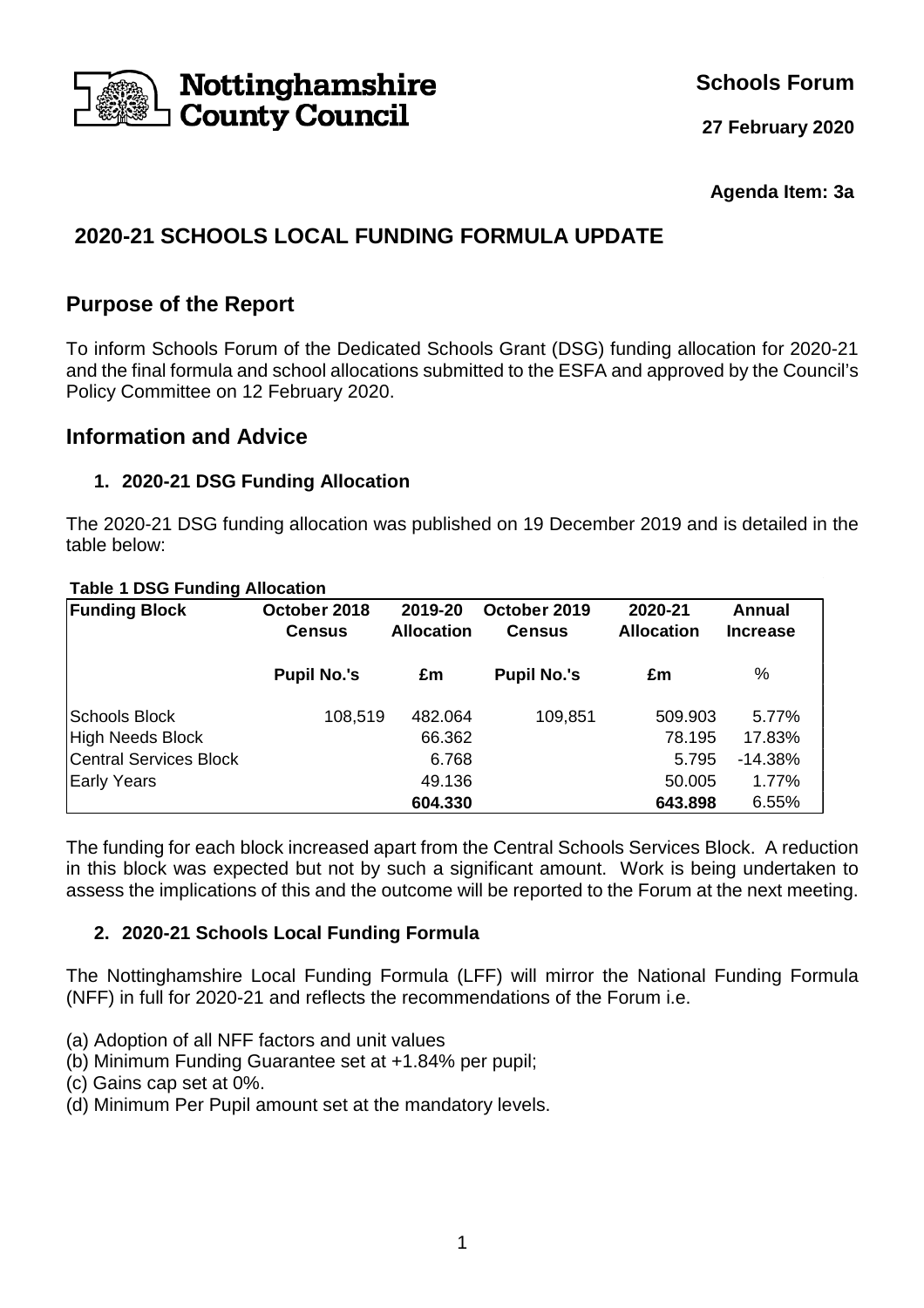The impact on schools of removing the gains cap and setting the MFG at +1.84% will mean increases of between 1.84% and 33.75% per pupil compared to the 2019-20 pupil led funding allocation.

There will be 64 schools in receipt of the minimum 1.84% increase because their current funding allocation is already in excess of that they would receive under the LFF. The 4 schools with the highest gains have between 31 and 47 pupils.

When all the school budgets had been calculated there was an unexpected balance of £342k which had not been distributed via the formula. The possibility of this happening hadn't been envisaged and so no options for dealing with it had been considered or discussed with the Forum. An option would have been to adjust the unit values against the formula factors but that would have meant moving away from the NFF and potentially impacting the affordability of the 2021- 22 formula. The local authority decided to retain the balance in the Non-ISB reserve and ring fence it for the formula in future years.

The final distribution of the Schools Block funding is as follows:

| 2020-21 |
|---------|
| £m      |
| 506.719 |
| 0.342   |
| 2.842   |
| 509.903 |
|         |

The final LFF formula is detailed at **Appendix A**.

### **3. Growth Funding**

Funding for growth is based on the year-on-year increases in pupil numbers as measured at Middle Super Output Area (MSOA) level: net reductions at MSOA level would be ignored. Allocations received via this formula are recalculated each year and therefore not guaranteed to continue at the same level.

The allocation for Nottinghamshire is £3.8m which is an increase of £0.7m compared with 2019- 20. This allocation has been used to fund all pupil growth including the primary pupil growth fund, new free schools and pupil number variations for schools as a result of basic need. The table below lists the allocation of the funding via the formula: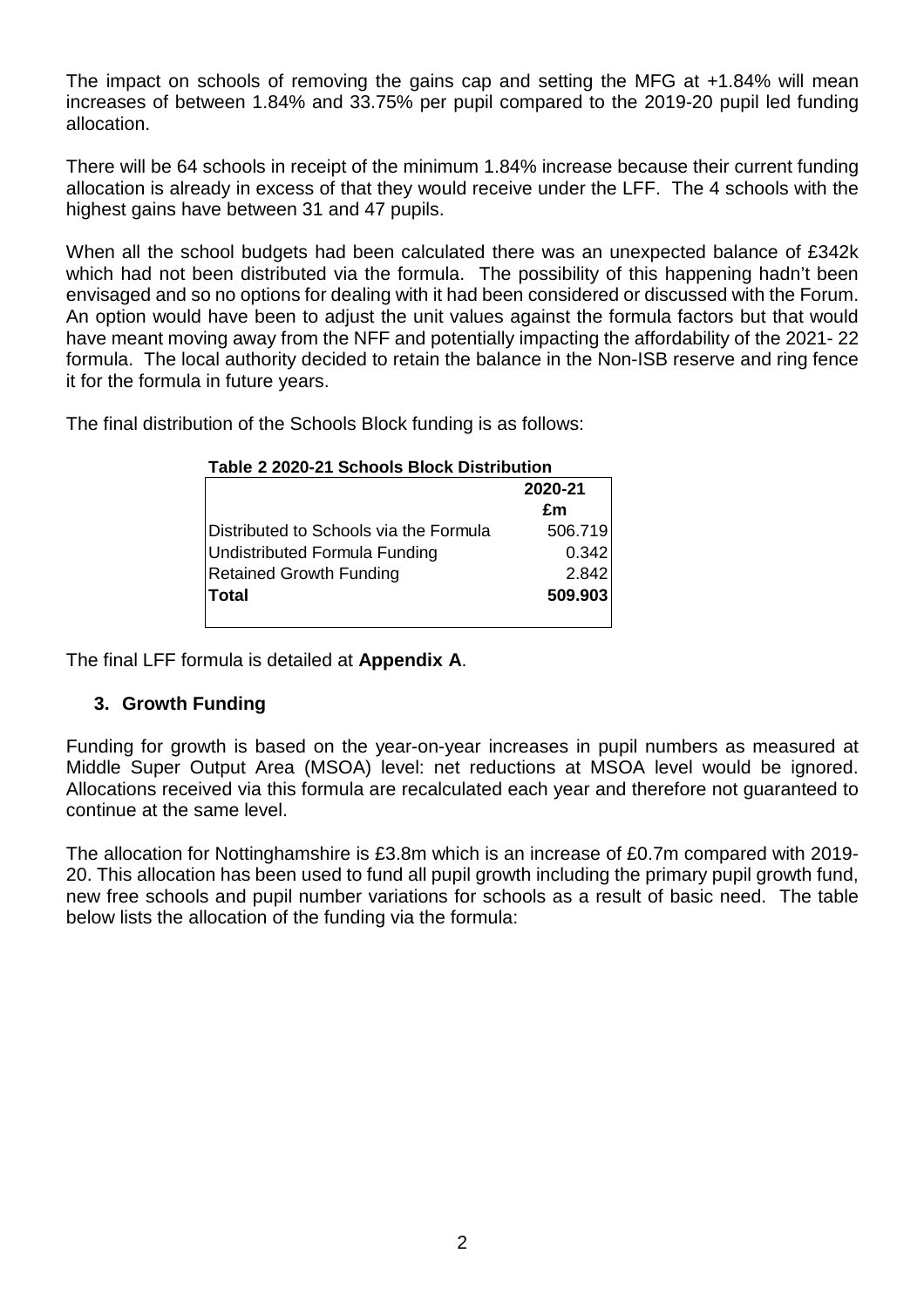| Reason<br><b>Growing School</b><br>New Free School<br>Basic Need<br>Basic Need | Pupil No.<br><b>Variation</b><br>$7/12$ ths<br>35.00<br>28.67<br>29.17<br>12.83 | £m<br>0.179<br>0.146<br>0.064 |
|--------------------------------------------------------------------------------|---------------------------------------------------------------------------------|-------------------------------|
|                                                                                |                                                                                 | 0.106                         |
|                                                                                |                                                                                 |                               |
|                                                                                |                                                                                 |                               |
|                                                                                |                                                                                 |                               |
|                                                                                |                                                                                 |                               |
|                                                                                |                                                                                 |                               |
| <b>Basic Need</b>                                                              | 6.42                                                                            | 0.031                         |
| <b>Basic Need</b>                                                              | 13.42                                                                           | 0.066                         |
|                                                                                | 78.75                                                                           | 0.331                         |
|                                                                                | 5.83                                                                            | 0.024                         |
|                                                                                | 210.09                                                                          | 0.947                         |
|                                                                                |                                                                                 | 1.000                         |
|                                                                                |                                                                                 | 1.842                         |
|                                                                                |                                                                                 | 3.789                         |
|                                                                                | New Free School<br>Basic Need                                                   |                               |

In addition to the growth funding allocations in Table 3 the local authority has formally asked Southwolds Academy to take an additional 60 pupils in September 2020 and the funding for this will be a commitment against the unallocated balance.

The unallocated balance of £1.842m has been retained and ring fenced for future growth and is in addition to the £1.269m already retained for 2019-20. This approach will protect against the uncertainty around the level of growth funding in future years.

The retention of growth funding is subject to Schools Forum approval and currently there is only approval to retain £1m for the primary growth fund. The unallocated balance of growth funding has increased the amount retained to £2.842m and further approval is sought.

### **4. Schools Funding Formula Approvals**

The Nottinghamshire 2020-21 formula and school budgets were submitted to the ESFA on 21 January 2020 and have subsequently been approved.

The report on the 2020-21 Schools and Early Years Funding was presented to the Council's Policy Committee on 12<sup>th</sup> February 2020 and that was also approved.

# **RECOMMENDATION/S**

That the Schools Forum

- 1) Notes the content of the report.
- 2) Approves the increase to the amount of growth funding centrally retained for 2020-21.

### **Sue Summerscales Senior Finance Business Partner – Children & Families**

**For any enquiries about this report please contact:**

Sue Summerscales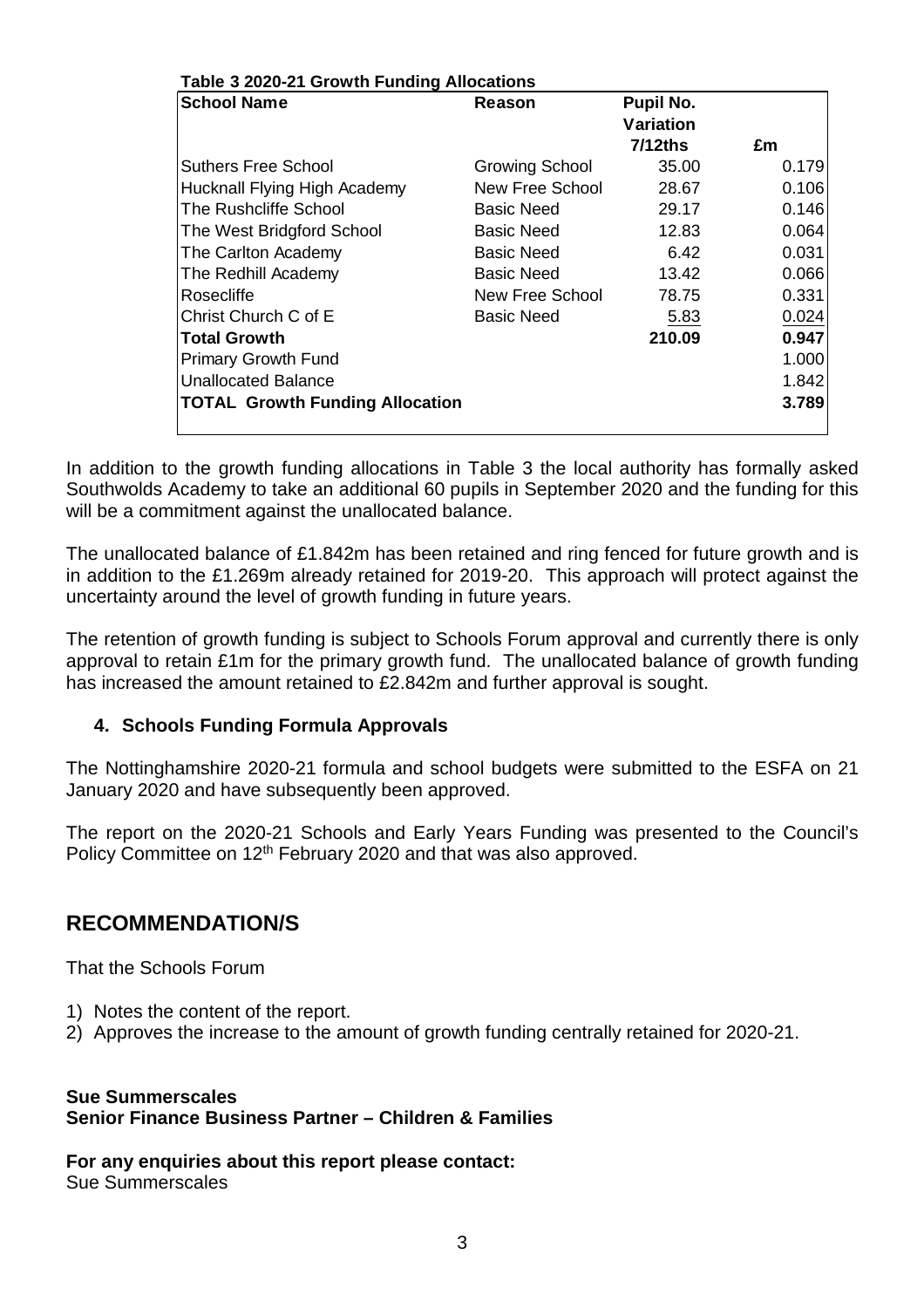T: 0115 977 3468<br>E: sue.summerscales@nottscc.gov.uk